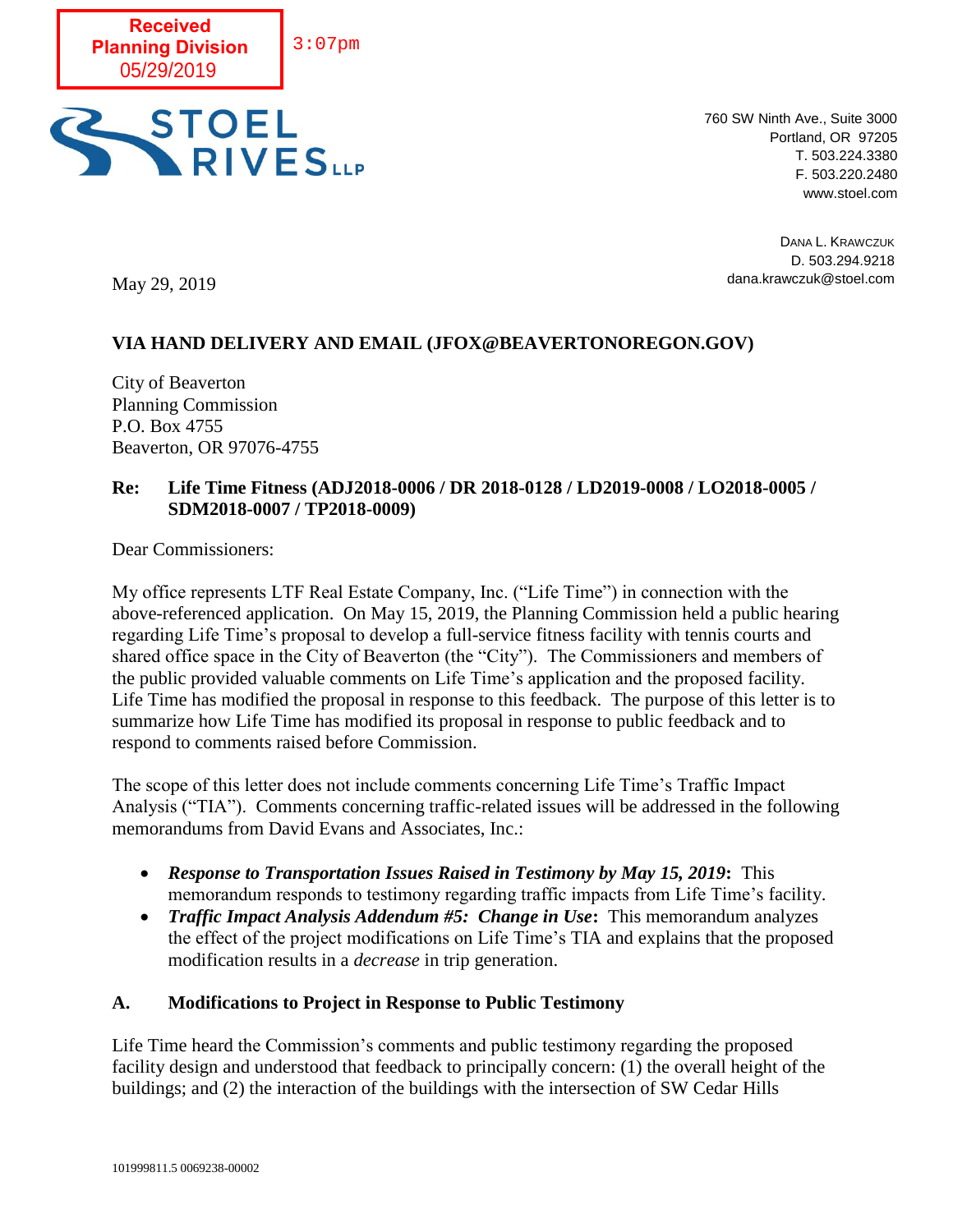Boulevard and SW Barnes Road. In response to that feedback, Life Time has reduced the scope of the proposal by eliminating the tennis facility and relocating the Life Time Work facility. The modified proposal complies with the 60-foot height standard and eliminates the need for a height adjustment. As well, the modified proposal promotes a comfortable pedestrian environment at the corner of SW Cedar Hills Boulevard and SW Barnes Road. The changes to the project include:

- eliminating the 10 indoor tennis courts from the parking garage building;
- relocating Life Time Work (office use) from the top floor of the fitness facility to the top floor of the parking garage building;
- relocating the ground floor entrance to the Life Time Work facility to interact with the plaza at the intersection of SW Cedar Hills Boulevard and SW Barnes Road; and
- increasing the area of Life Time Work from 31,170 square feet to 45,000 square feet.

The changes to the project are depicted in Appendix A (Perspective Views) and Appendix B (Elevations), and are described in greater detail below. Overall, the proposed modifications will have minimal impact on the site design. As well, the proposed modifications will have no effect on the existing landscaping plans, which are provided in Sheets L100–L107.

# *Fitness Facility Building*

The fitness facility building will reach a maximum height of 60 feet at the top of the entry parapet. The internal programming of the fitness facility spaces on the first three floors will remain unchanged and, therefore, will not affect the exterior design. The removal of the steppedback "penthouse" of Life Time Work will visually bring the scale of the structure down without having a large impact on the current exterior design. The proposed exterior material palette, and the expanse of glazing on all four sides of the building, will be unchanged. In sum, only the following elements will be removed from the fitness facility building: (i) the fourth floor, which previously housed Life Time Work; and (ii) the Life Time Work ground floor entrance that was previously located at the northwest corner of the fitness facility. Detailing consistent with the other elevations will be employed where the Life Time Work entrance was previously located.

# *Third-Floor Enclosed Connection*

The third-floor enclosed connection between the fitness facility building and the parking structure building will remain to provide access to the fitness facility from Life Time Work but will be reduced in size. Exterior treatments to the third-floor connection will remain unchanged.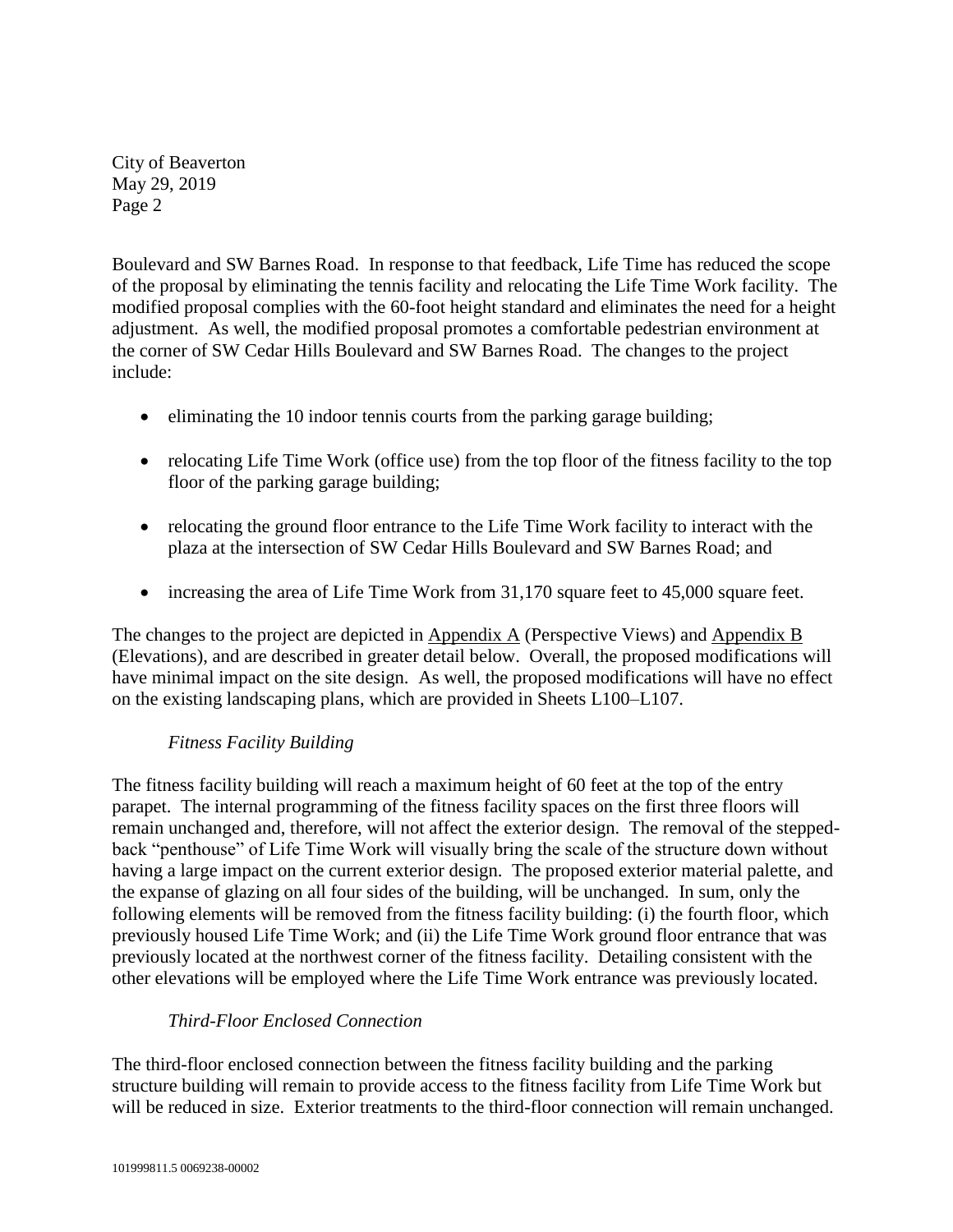# *Parking Garage Building*

The exterior of the parking structure, which comprises the first three floors of the building, will be substantially consistent with the original proposal. The total number of provided parking spaces (garage and surface) will be unchanged at 798 spaces. The provided parking complies with the City's minimum and maximum parking space requirements. The removal of the 10 indoor tennis courts from the top floor of the parking structure will reduce the scale of the building; however, the addition of Life Time Work to the top floor ensures that the architectural language is retained. The reduced area for the enclosed space of Life Time Work above the parking garage allows for more interesting massing and rooflines. Efforts to enhance the pedestrian experience along the north façade of the building, by utilizing metal green screens and raised planter beads broken up by stone pilasters, glazing, and overhead canopies, will remain unchanged.

The previously proposed ground floor retail space at the intersection of SW Cedar Hills Boulevard and SW Barnes Road will be further enhanced to incorporate the ground floor lobby for Life Time Work. The glazing from the original design will extend to the top of the Life Time Work space, creating a primary entrance and cornerstone architectural element at the intersection of SW Cedar Hills Boulevard and SW Barnes Road.

Life Time Work will take up approximately 45,000 square feet of interior space. The outdoor terrace seating for Life Time Work will be retained, and the remaining outdoor space will be used as an outdoor turf field for group fitness classes and training.

# **1. Withdrawal of Height Adjustment Request**

Both buildings now comply with the 60-foot height limitation, as detailed in Section A, *supra*, so Life Time withdraws its Major Adjustment application (ADJ2018-0006).

# **2. Pedestrian Orientation**

Locating the Life Time Work entrance at the intersection of SW Cedar Hills Boulevard and SW Barnes Road enhances pedestrian accessibility to the facility and provides a strong corner entry feature.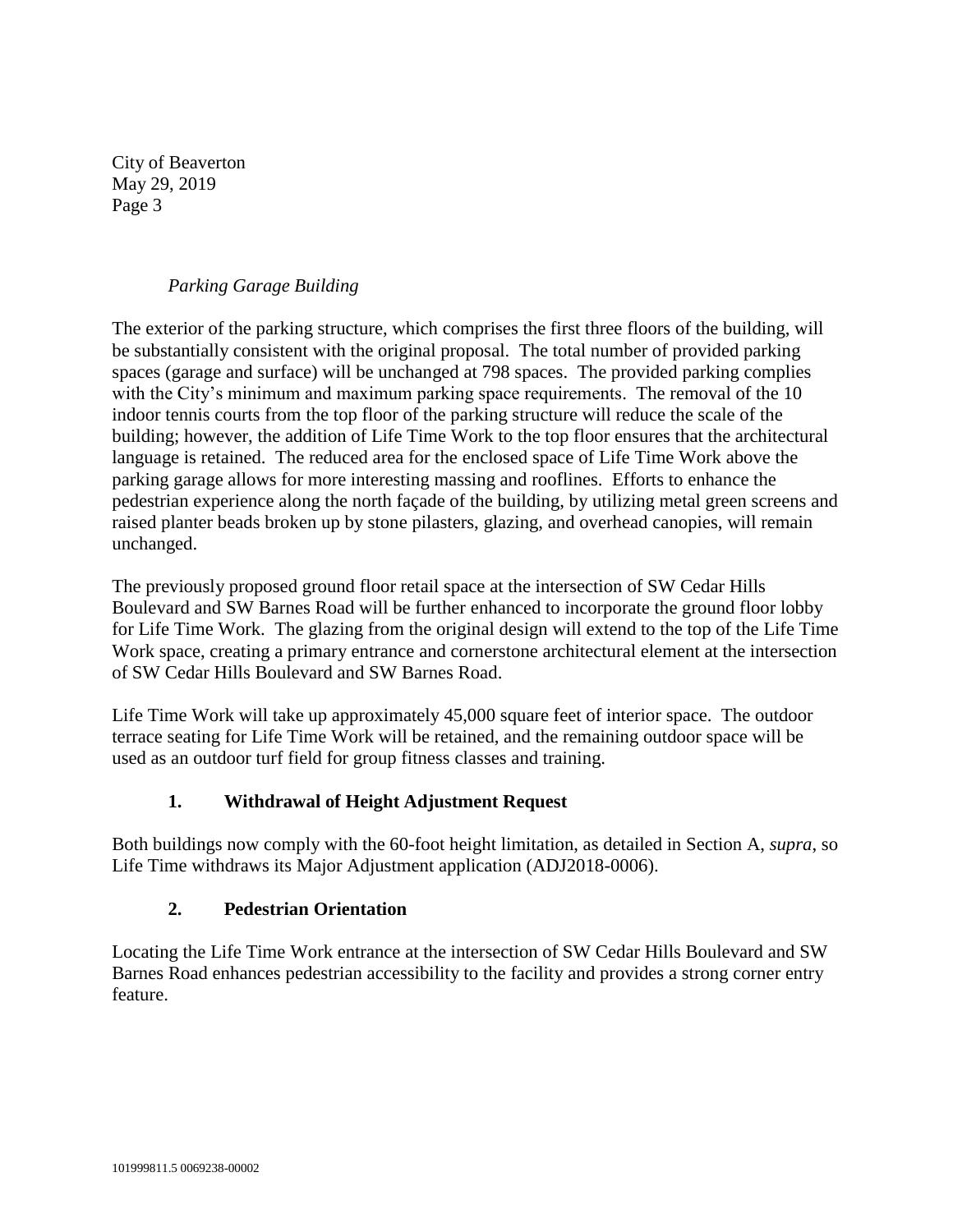## **B. Applicable Height Standard**

One commenter suggested that the maximum height of Life Time's proposed parking garage building is 35 feet, because the building is within 100 feet of a residential-zoned property. This interpretation is inconsistent with the Code and how the City consistently interprets the Code.

Life Time's property is in the Commercial Corridor (CC) zoning district. Section 20.10.15 of the Beaverton Development Code ("BDC" or "Code") states that the maximum height of a building in the CC zoning district is 60 feet. However, the "[m]aximum building height of any building within 100 feet of a residentially zoned property is 35 feet." BDC 20.10.15 n.6. (Emphasis added.) "Property" is the operative term in this standard and is measured from the property line. As detailed on Sheet C154 (Barnes Road Plan and Profile), attached here as Exhibit C, the nearest residentially zoned property to the project is 135.20 feet away. The intervening right of way, SW Barnes Road, is 130 feet wide. The alternative interpretation that was offered in public testimony is that the distance should be measured from the zoning line, not property line. Here, the Residential Urban High Density (R1) zone extends to the center of SW Cedar Hills Boulevard. This interpretation should be rejected because the Code refers to residentially zoned "property," not the zoning line. Measuring the distance from the property line is consistent with the purpose of the stepped down height standard, which is to provide a buffer and assure that residential and commercial development are compatible.

## **C. Allowed Use**

One commenter asserted that Life Time's proposed outdoor pools are not allowed, because Section 20.10.40 of the Code bars activities that are not within an enclosed structure. This interpretation fails to consider other applicable sections of the Code and should be rejected.

The CC district allows several uses that include outdoor activities, including, among others, "public parks, parkways, playgrounds, and related facilities" and "recreational facilities." BDC 20.10.20(23). "Recreational facilities" are "[f]acilities that are intended to provide amusement to the user, with limited allowance for spectators." BDC Ch. 90. Recreational facilities include, but are not limited to: "theaters, health clubs, golf courses, non-motorized bicycle tracks, skateboard parks, swimming clubs or pools, tennis or handball or racquet clubs, bowling alleys, dance halls, skating rinks, indoor soccer fields, laser tag, paintball, or other similar uses." *Id.*

Life Time's fitness facility falls within the definition of "recreational facility" because it is a health club. Life Time's outdoor pools also fall within the definition of "recreational facility," and are a use that is allowed in the CC zoning district.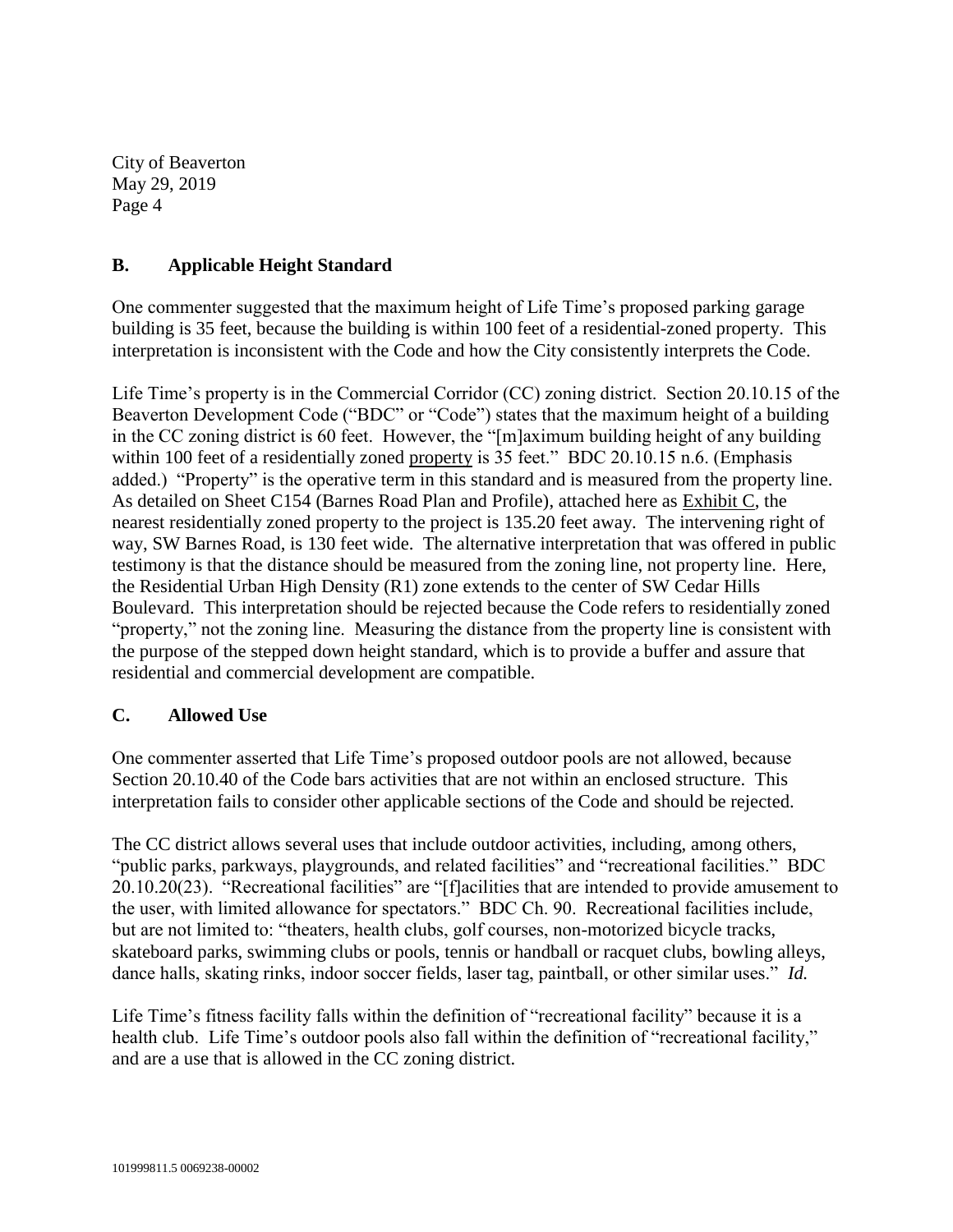Notwithstanding that recreational facilities are permitted outright in the CC district, one commenter alleged that outdoor pools are prohibited by Section 20.10.40 of the Code, because outdoor pools are not "wholly within an enclosed structure." Section 20.10.40 specifies certain zoning requirements for uses in the CC district, and provides:

> Uses shall be subject to the following (excludes food cart pods, parks and playgrounds):

> 1. Activity is conducted wholly within an enclosed structure, except for outside play areas for child care and educational facilities, transit centers and as allowed in items 2 and 3 below.

2. Accessory open air sales / display / storage shall be Permitted for horticultural and food merchandise only and shall constitute no more than 5% of the gross building floor area of any individual establishment.

Substantially similar requirements apply to uses in the Neighborhood Service (NS) and Community Service (CS) zoning districts. *See* BDC 20.10.30, 20.10.35.

One commenter argued that Life Time's outdoor pools are not "wholly within an enclosed structure," and therefore must be prohibited. This reading of the Section 20.10.40, however, would effectively ban recreational facilities that are allowed uses in the CC, NS, and CS zoning districts. For example, under that proposed interpretation of Section 20.10.40, a golf course could *never* be permitted in the CC, NS, or CS districts, because it is necessarily outdoors and not "wholly within an enclosed structure." This interpretation creates a conflict with Section 20.10.20(23), which expressly *allows* golf courses in the CC, NS, and CS districts.

Where possible, land use regulations must be interpreted to avoid conflicts. In this context, the Code provisions are easily harmonized by interpreting Sections 20.10.30 to 20.10.40 to prohibit only outdoor activities that are not expressly authorized uses. In other words, uses that are intrinsically outdoors (e.g., golf), and that are specifically authorized in the CC, NS, and CS districts, are permitted. However, for uses that are not intrinsically outdoors, activities that may occur outdoors are prohibited (unless an exception applies). For example, although automotive service uses are permitted in the CC, NS, and CS districts, outdoor activities associated with automotive services would not be allowed. By contrast, uses such as pools, golf courses, and skateparks, which are characterized by their outdoor exposure and are permitted in the CC, NS, and CS districts, would be allowed.

This interpretation of Sections 20.10.30, 20.10.35, and 20.10.40 is consistent with the purpose of the Code, which is to limit uses that require substantial outdoor storage and sales. The CC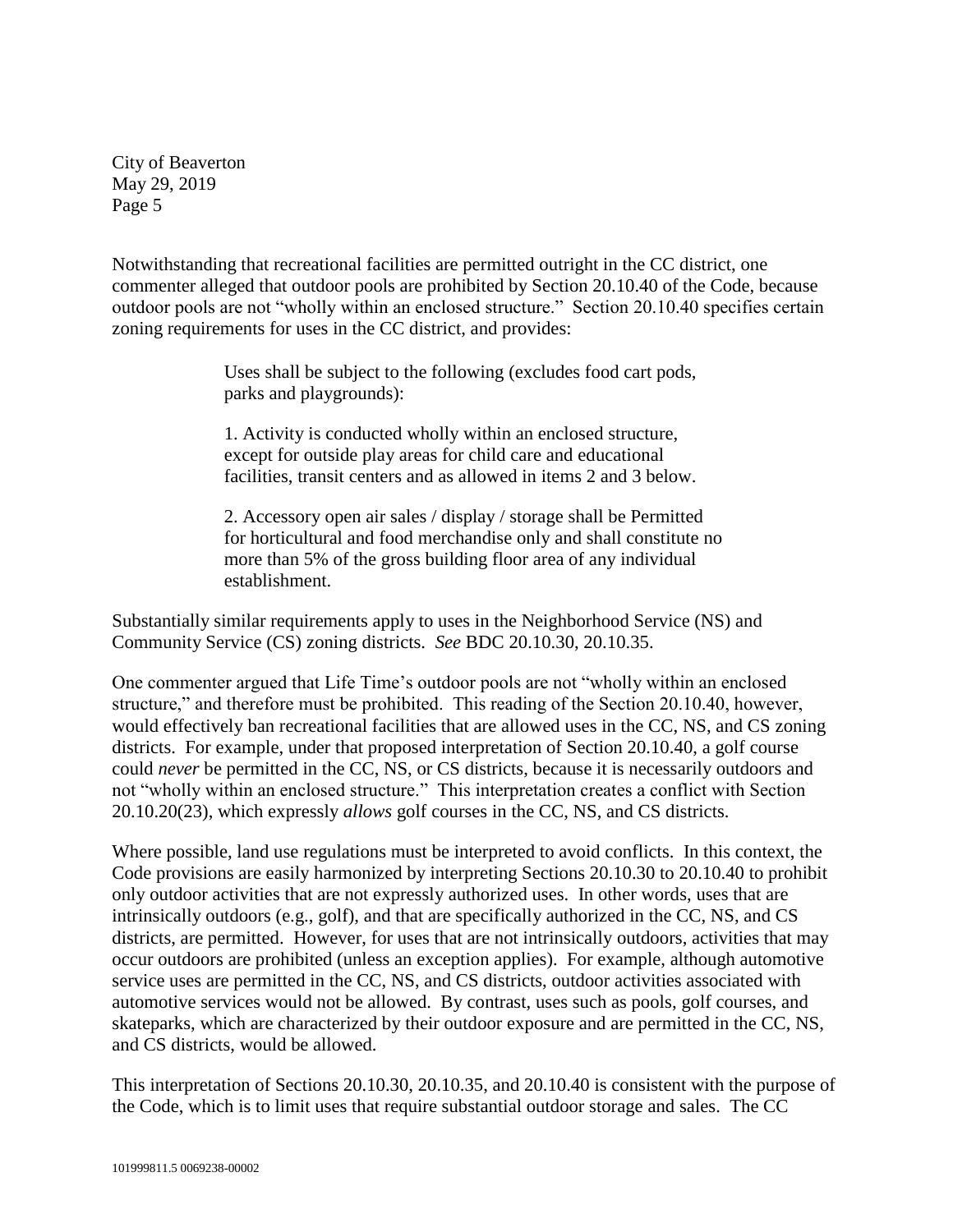zoning district is included in the Regional Commercial and Community Commercial Comprehensive Plan designations. Both of those designations include policies to limit uses "requiring extensive outdoor storage." Comprehensive Plan, Land Use Element, 26-27.

# **D. Scenic Viewshed**

One commenter expressed concern that Life Time's fitness facility would impede protected viewsheds, as identified in Washington County's Cedar Hills-Cedar Mill Community Plan. Although Life Time's proposed facility is located within the vicinity of the Cedar Hills-Cedar Mill Community planning area, it is not subject to that Plan, and there is no indication that Life Time's facility would impede scenic views.

Washington County's Community Plans, such as the Cedar Hills-Cedar Mill Community Plan only apply to *unincorporated* areas within the County. The site is within the City's jurisdiction and is not subject to the County's Community Plans. Regardless, as detailed below, the project does not impede views.

Maps 4.0 through 4.3 of the Cedar Hills-Cedar Mill Community Plan identify Significant Natural and Cultural Resources within the Cedar Hills-Cedar Mill Community planning area. Maps 4.1 and 4.2 identify "scenic features" and "scenic views." Scenic features are "[l]and forms, vegetation or water courses with aesthetic value to the surrounding area." Scenic views are "[v]iewpoints providing a vista of the Tualatin Valley, the Cascade Mountains, or other scenic feature." Neither map identifies Life Time's property as a scenic feature. Likewise, Life Time's proposed facility would not impede any scenic view. According to Maps 4.1 and 4.2, the nearest scenic view is Swede Hill Vista, which is approximately 1.5 miles north and east of Life Time's proposed facility. The Cedar Hills-Cedar Mill Community Plan provides that Swede Hill Vista "shall be preserved as [a] point[] of scenic significance" through the "establishment of scenic viewpoints, with vehicle turnout facilities, where appropriate[.]" Cedar Hills-Cedar Mill Community Plan, 41 (2016). No height limitation or other development standard applies to the view shed. Life Time's facility does not affect the County's ability to establish a viewpoint for the Swede Hill Vista.

## **E. Open Space**

Certain commenters argued that Life Time's application is deficient because it does not satisfy the City's requirements for open space.

Life Time's property is located within the Sunset Station and Barnes Road Planned Unit Development ("PUD") (CU2013-0003). Section 60.35.15 of the City's Code requires a PUD to provide open space of an area equal to at least 20 percent of the subject site. The open space requirement applies to the entire PUD, rather than to individual parcels within the PUD. This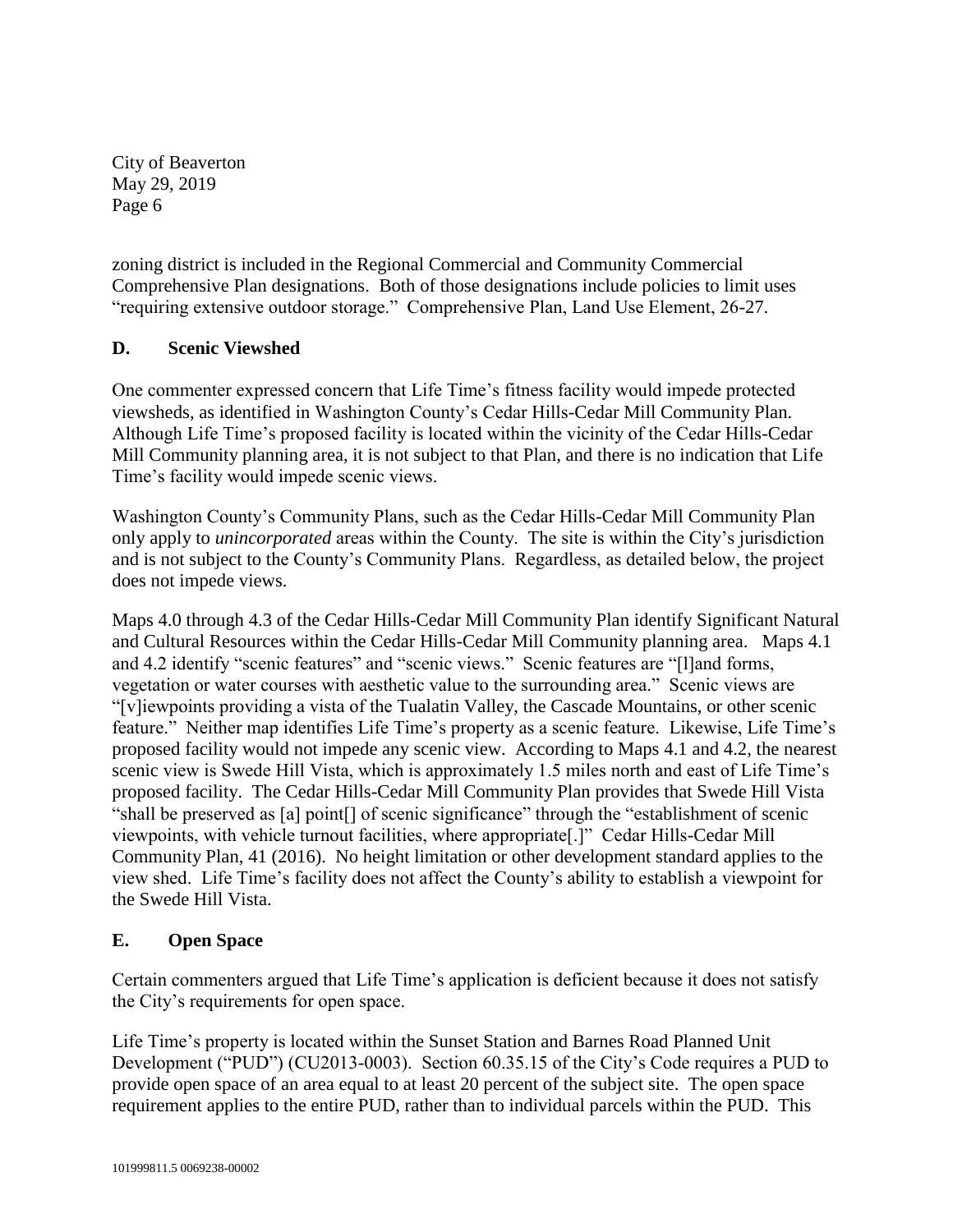provides design flexibility to cluster development to create open space and natural resources. *See* BDC 60.35.05.

Consistent with the City's Code, the Sunset Station and Barnes Road PUD contemplates that "[o]pen space areas may be located on individual lots where residential development is located or more centrally located open space areas may be created." Staff Report, Sunset Station and Barnes Road PUD, 36 (Oct. 30, 2013). The Sunset Station and Barnes Road PUD requires that open space be provided at the time of development of residential uses. Condition 43 of the PUD provides:

> To accommodate the open space requirements of Section 60.35.15 of the Development code, at the time of development of residential uses, the applicant must provide the required open space in conformance with Section 60.35.15 of the Development Code. Future open space must meet the specified width, length, size, and accessibility requirements of Chapter 60. (Planning/JF)

(Emphasis added.)

In this case, Life Time's proposed fitness facility and shared workspace are not residential uses. For that reason, Life Time' development does not trigger the requirement to provide required open space within the PUD.

Nonetheless, Life Time can demonstrate that there is sufficient area in the Sunset Station and Barnes Road PUD to accommodate the open space requirements of Section 60.35.15, and that it is feasible for the PUD to satisfy the standard upon full buildout. A map showing potential dedications of open space tracts is attached to this letter as Exhibit D.

# **F. Trees**

 $\overline{a}$ 

Life Time applied for a Tree Plan Two for the removal of trees from Life Time's property and from adjacent properties. From Life Time's property, Life Time proposes to remove 13 Community Trees<sup>1</sup> and 7 Landscape Trees.<sup>2</sup> None of the trees proposed to be removed from Life

 $<sup>1</sup>$  A "Community Tree" is a healthy tree of at least ten inches (10") DBH located on</sup> developed, partially developed, or undeveloped land. The definition of "Community Tree" does not include trees that are within a SNRA or Landscape Trees. BDC Ch. 90.

 $2^2$  A "Landscape Tree" is a tree, other than a Significant Tree, Historic Tree, or Tree within a Significant Natural Resource Area, that has been preserved or planted as a component of (continued . . .)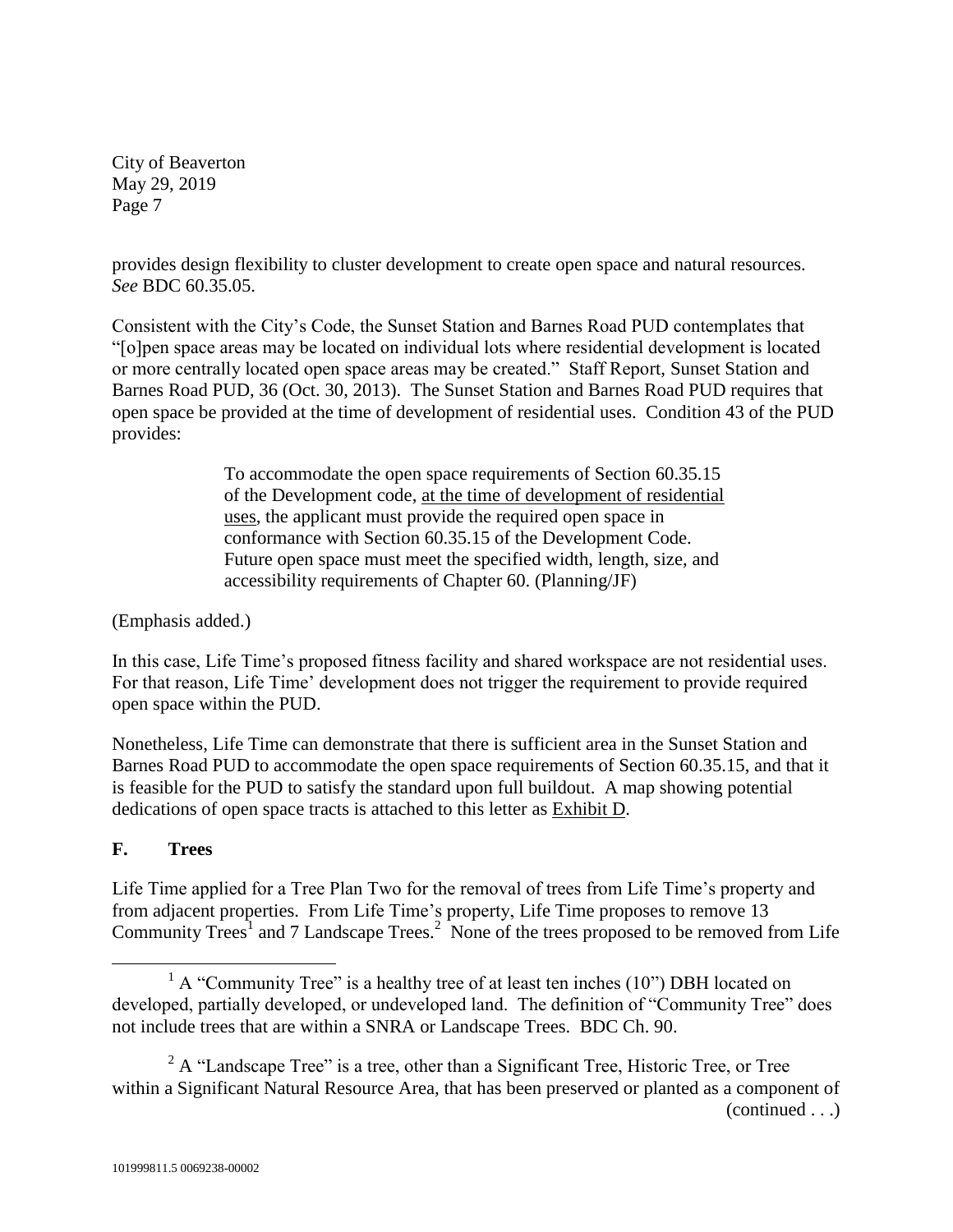Time's property are in a Significant Natural Resource Area (SNRA). From Tax Lot 200, which is located to the north of Life Time's property, Life Time proposes to remove 28 Community Trees and 5 Trees from an SNRA. Removal of trees from Tax Lot 200 is required to accommodate right-of-way improvements and installation of a storm line. Finally, from Tax Lot 1100, which is located to the west of Life Time's property, Life Time proposes to remove two Community Trees. The remainder of the trees proposed to be removed from Life Time's property and from the adjacent properties are smaller than 10 inches diameter at breast height  $($ "DBH"), and therefore are exempt from the Tree Plan application. $^3$ 

One commenter asserted that Life Time erred by applying for Tree Plan Two, rather than a Tree Plan Three, approval. A Tree Plan Two is required if, in a Commercial, Residential, or Industrial zoning district, an applicant proposes to remove "up to and including 75% of the total DBH of non-exempt surveyed tree(s) found on the project within [significant natural resources areas (SNRAs)]." BDC 40.90.15.2.A.3 (emphasis added). By contrast, a Tree Plan Three is required if, in a Commercial, Residential, or Industrial zoning district, an application proposes to remove "greater than 75% of the total DBH of non-exempt surveyed tree(s) found on the project site within SNRAs." BDC 40.90.15.3.A.

The commenter argues that Life Time was required to obtain a Tree Plan Three, because Life Time did not show that the removal of 5 trees from the SNRA on Tax Lot 200 is less than 75 percent of the total DBH of non-exempt trees within the SNRA. Sheet TP 101 to Life Time's application illustrates that Tax Lot 200 has more than 200 trees within the SNRA. Therefore, the percentage of trees proposed to be removed by Life Time is significantly less than 75 percent of the total DBH.

As well as arguing that Life Time was required to obtain a Tree Plan Three, one commenter argued that Life Time failed to demonstrate compliance with the criteria for approval of a Tree

 $\overline{a}$ 

<sup>(. . .</sup> continued)

an approved landscaping plan. BDC Ch. 90. The Landscape Trees on Life Time's property were associated with the previously existing fire station.

<sup>&</sup>lt;sup>3</sup> Only "Surveyed Trees" are required to be identified in a Tree Plan application. Surveyed Trees include all trees greater than or equal to ten (10) inches DBH and the following trees greater than or equal to six (6) inches DBH: western hemlock (Tsuga heterophylla) or mountain hemlock (Tsuga mertensiana) trees, Pacific madrone (Arbutus andrachne) trees, and big-leaf maple (Acer macrophyllum) trees. BDC Ch. 90.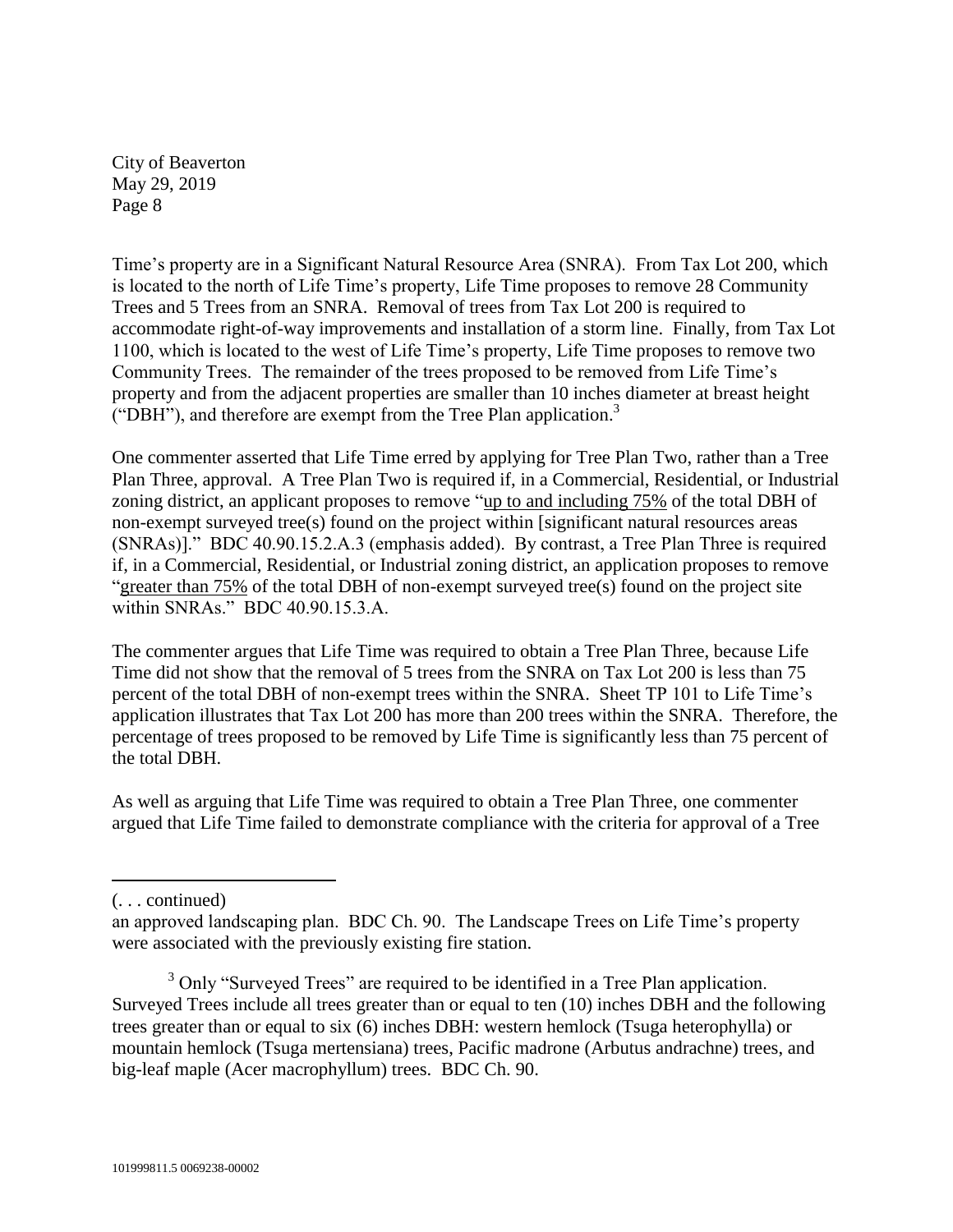Plan Two. Specifically, the commenter argued that Life Time has not demonstrated compliance with the criteria in Code Sections 40.90.15.2.C.4, 40.90.15.2.C.8, and 40.90.15.2.C.9.

Code Section 40.90.15.2.C.4 requires an applicant to demonstrate that, "[i]f applicable, removal of any tree is necessary to accommodate physical development where no reasonable alternative exists." As previously stated, Life Time proposes to remove trees from Tax Lot 200 and Life Time's site.

*Tax Lot 200.* Removal of trees from Tax Lot 200 is necessary to (i) accommodate rightof-way improvements on SW Barnes Road and (ii) allow for installation of a stormwater line. With respect to right-of-way improvements, Staff's conditions of approval require Life Time to construct the ultimate embankment for SW Barnes Road; the removal of trees from Tax Lot 200 is necessary for construction of this embankment. With respect to the stormwater line, Life Time is proposing to construct a stormwater line that will serve Life Time's proposed facility *and* be capable of providing service to the lots that are located north of SW Barnes Road and that cannot be served from SW Barnes Road. The proposed storm sewer will support multiple properties and will eliminate the need for multiple outfalls for future applications.

*Life Time's Site.* Life Time proposes to remove trees from Life Time's site to accommodate the proposed development. Life Time's proposal protects the two largest conifer trees on the property, while removing smaller deciduous trees to provide for the site plan. Removal of the existing trees is necessary to accommodate the elements of Life Time's proposal, which include the fitness facility building, parking garage building, outdoor pools, and surface parking, as well as the right-of-way dedications and pedestrian spaces. Life Time will provide **168 new trees** to mitigate the loss of existing trees.

Code Section 40.90.15.2.C.8 requires an applicant to demonstrate that, "[i]f applicable, removal of a tree(s) within a SNRA . . . will not result in a reversal of the original determination that the SNRA . . . is significant based on criteria used in making the original significance determination." The original SNRA was determined from wetland delineation as a Goal V determination accepted by Metro and Clean Water Services, and the removal of these trees within the SNRA will not jeopardize the wetland or that determination.

Code Section 40.90.15.2.C.9 requires an applicant to demonstrate that, "if applicable, removal of a tree(s) within a SNRA . . . will not result in the remaining trees posing a safety hazard due to the effects of windthrow." The five trees that will be removed from the SNRA are situated in a small, linear pathway that is designed to accommodate installation of the stormwater pipeline. Removal of trees from this area will not create a large opening that could increase the potential for windthrow.